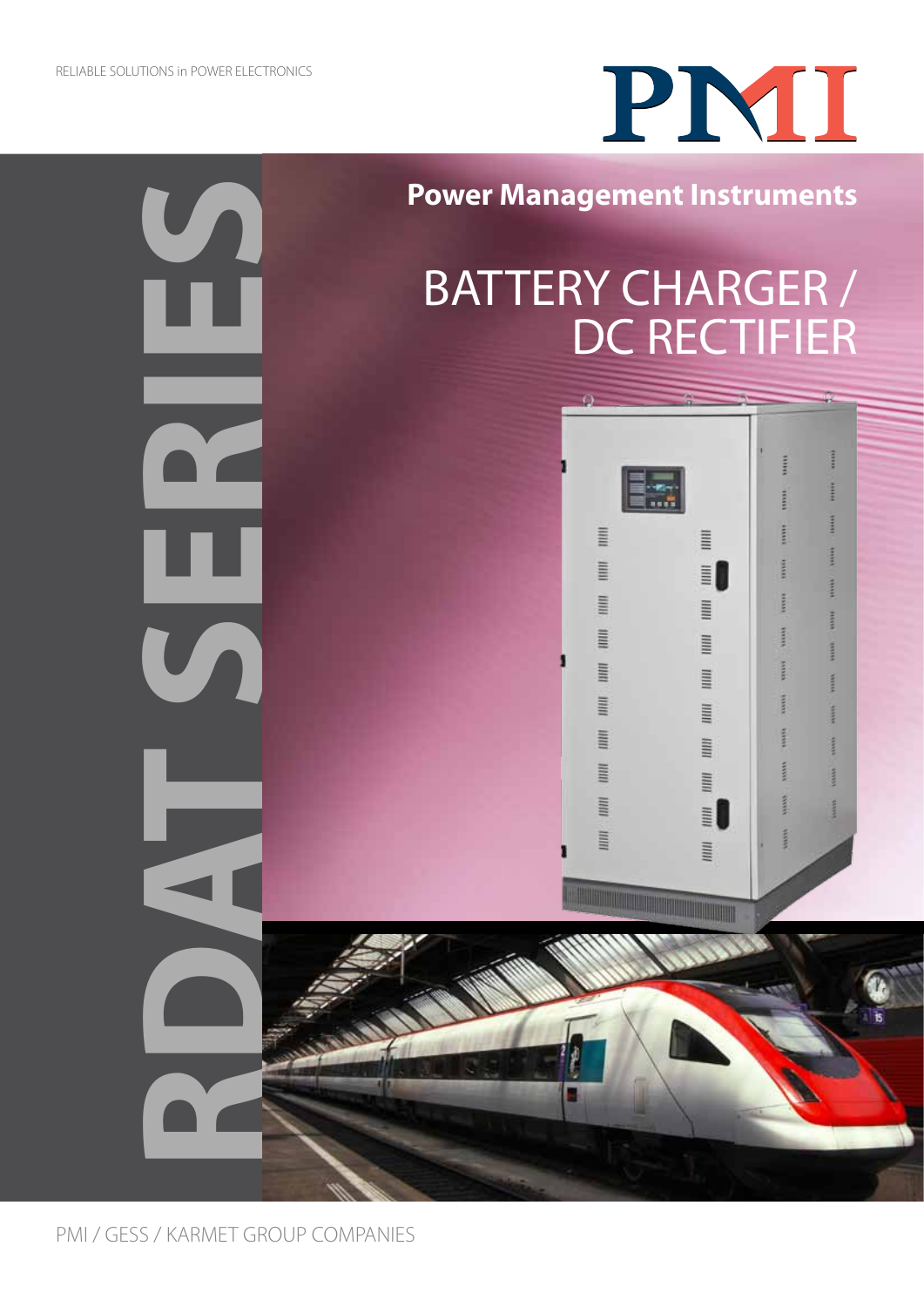## BATTERY CHARGER / DC RECTIFIER RDA / RDAT AUTOMATION TYPE SERIES



The rectifier is SCR controlled AC/DC rectifier with input isolation transformer and with automatic constant voltage and constant current ability. It comes with 6 Pulse or 12 pulse design options depending on user requirements. The advantages of employing 12 pulse rectifier in industrial UPS systems are to have lower THDi (<10%) and higher pf at input (>0.9) as well as to secure redundancy since 12 pulse rectifiers are designed with one delta and one star connected transformers, so the unit itself behaves as two redundant rectifiers by its nature. Output current, battery current, boost and Float Charge Voltages are adjustable on the user-friendly control panel. Detailed alarm indicators help you to monitor all alarms from the front panel and monitor the auxiliary contacts from the MIMIC diagram. On LCD panel, all key parameters can be set, and real time base events and failures can be tracked remotely via RS 232 / RS 485 port or Modbus.

#### High Protection



FULLY CONTROLLED THRYSTOR RECTIFIER MODULE



#### Complete Isolation

*GESS DC Chargers are fully isolated since an isolation transformer is placed in between the input and output and because the DC current is controlled by a DC current module. Therefore, the load is always safe even at high input voltage and congested mains conditions. In addition, the failure risk is minimized as semi-conductors are used for the rectifier. Standard L-C filters at the output maintain safe charging of the battery groups.*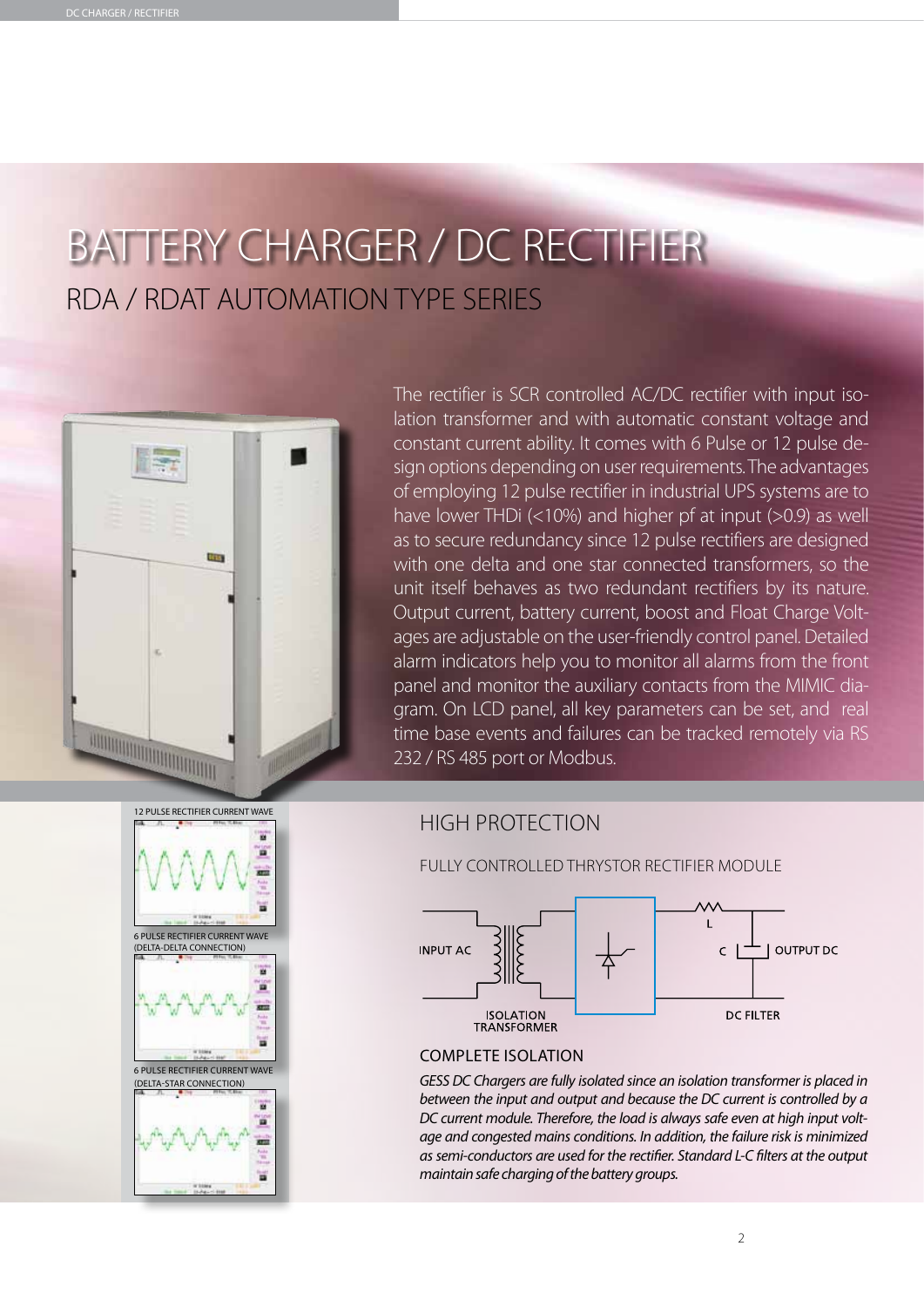

#### Standart Features

- Adjustable Timer for Boost Charging
- Adjustable Boost and Float Charge Voltages
- Automatic Boost Charge Selection according to boost / float current set value
- Adjustable Rectifier Output Current and Battery Charge Current
- LCD Display for DC Load / Battery Voltage, DC Load / Battery Current , Input AC Voltage / Line Current / Frequency
- Event History for all Electrical values and failures
- Automatic and Manuel Battery Test
- Boost inhibit facility for interlock redundant application
- Output Filter Inductor and DC Longlife Capacitor
- Electronic Over / Under Voltage, Over Current and Short Circuit Protections
- Isolated Output by Input Transformer and output halleffect current module
- Parallel Redundant Operation
- Boost and Float dropper control output for Ni-Cd and Lead Acid Battery
- Input Filter and input surge Voltage protection
- Internal Over Temperature protection
- Temperature Compensation for Battery
- Low Battery Indication and Alarm contacts • Rectifier Failure Indication and Alarm contacts
- Rectifier Over Voltage Indication and Alarm contacts
- Over Temperature Indication and Alarm contacts
- Line Failure Indication and Alarm contacts
- Input MCB Indication and Alarm contacts
- • Load MCB Indication and Alarm contacts
- Battery MCB Indication and Alarm contacts
- Earth Fault Indication and Alarm contacts
- Reverse Battery Connection Protection
- Reset Button
- RS-232 communication

| FLOAT MODE<br><b>BOOST MODE</b> |                                                              |
|---------------------------------|--------------------------------------------------------------|
| <b>CURRENT MODE</b>             |                                                              |
| <b>BOOST INHIBIT</b>            |                                                              |
| <b>BATTERY ENDING</b>           | <b>RECTIFIER</b><br>LOAD<br>LINE<br><b>MCB</b><br><b>MCB</b> |
| <b>LOW BATTERY</b>              | $\sim$                                                       |
| <b>BATTERY TEST FAIL</b>        |                                                              |
| <b>LINE FAILURE</b>             | BATT.<br><b>MCB</b>                                          |
| <b>FAN FAILURE</b>              | <b>SCR FUSE</b><br>FAIL.                                     |
| <b>OVER VOLTAGE</b>             | <b>BATTERY</b><br><b>BATTERY CHARGER</b>                     |
| <b>UNDER VOLTAGE</b>            |                                                              |
| <b>OVER TEMPERATURE</b>         | $\blacksquare$<br>▎(▀                                        |
| <b>RECTIFIER FAILURE</b>        | <b>MENU SET</b><br><b>MENU SELECT</b>                        |

#### OPTIONS

RS 485 / Modbus communication Silicon Dropper Module For Load Output (Load voltage output  $\pm$  5 %) Rectifier and Battery Group with the same cabinent LVD Deep Discharge Battery Protection contactor

#### PROTECTIONS

The input and output of the charger are protected against improper use and line disturbances electronically. Input and output can be switched by circuit breakers individually. It has self-protection against over temperature. The alarm contacts can be used for external system in the case of any anomaly. The output is fully isolated from the AC line input. The Charger has a modular design to provide service and maintenance simplicity.

#### PARALLEL/SERIAL CONNECTION

The Charger has a modular design to provide service and maintenance simplicity. The outputs of the Battery Chargers can be connected in parallel or in series based on the requirement  $(N+1)$ .

#### DC Ripple  $< 1\%$

Input and output are protected with MCBs and all settings like boost charge, floating charge and battery charge current can be adjusted via front panel touch pad digitally. DC output is filtered by L/C, so DC ripple at full load always lower than 1% to increase battery life. All rectifiers have standards low-battery and rectifier failure alarm.

#### Wide Range of Use

DC chargers are ideal for transformer energy distribution centers, gas oil energy distribution centers, natural gas energy distribution centers, mining industry security and lighting, building automation systems and for special telecommunication applications.

#### BOOST INHIBIT FUNCTION

Boost Inhibit Function is necessarily employed when two DC Chargers with two battery groups operate in a parallel redundant mode. In parallel operation, if two rectifiers start boost-charging at the same time there is danger the load would be damaged by overvoltage. So, the principle idea of Inhibit facility is to block any one of the two chargers feeding the load in Boost mode when the other rectifier is charging the batteries in Boost mode; so the system prevents applying overvoltage to the load. This function is primarily handled by a powerful communication between two rectifiers and the use of contactors

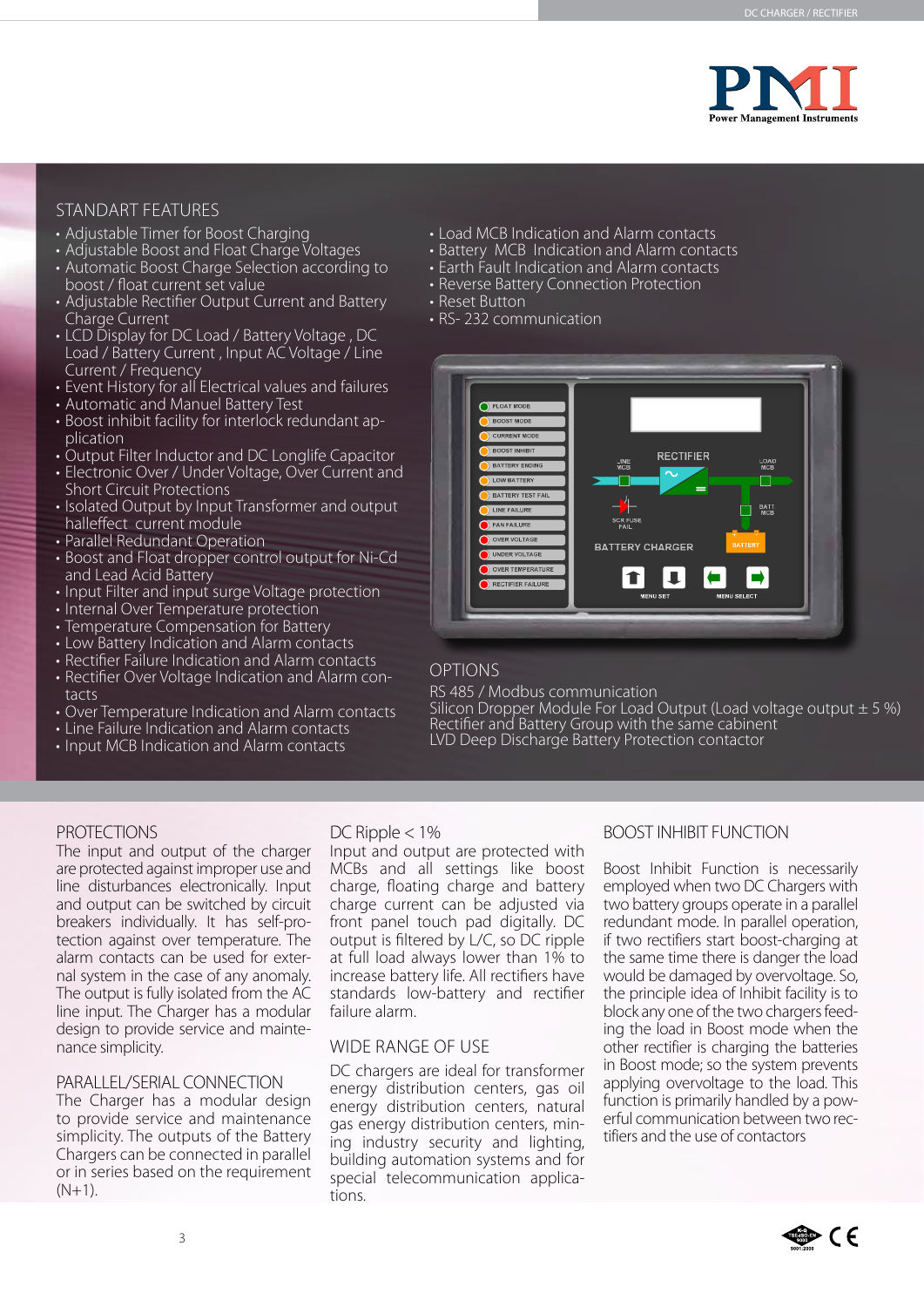#### AUTOMATIC BOOST

Automatic boost charge can also be selected on menu. The automatic boost menu has the options for selecting the boost and float current based on battery capacity. Suitable float and boost currents of the battery are set before selecting the automatic boost option. After the set-up, the automatic boost function will monitor the battery current and select boost or float option by referring to the set values. If the charging current is higher than the set boost current, the system will select boost and if the charging current is lower than the set float current the system will select float option. In case of low battery alarm, the automatic boost will select boost option until the battery charging current reaches to the set float value.

#### BATTERY CHARGING CHARACTERISTICS



Ideal and safe charging of batteries is sustained by setting boost and float charge currents. In this way unnecessary boost conditions and deformation of batteries at changing load currents are prevented.



Ideal output characteristic via fast microprocessor control

#### BATTERY TEST FUNCTION

Battery test function tests the total battery voltage according to the set program and gives information back to the user. When battery test starts the charging voltage is set to desired test voltage for a period of time and microprocessor analyze the information. If the battery voltage is below the test voltage then Battery Fail Alarm turns ON and charger returns

back to float voltage. If the battery voltage is low this event is recorded to event log for future monitoring and service. The test intervals can be set from the front panel and user interface. This function allows the user to monitor the battery status and enhance battery life it with necessary actions.

#### PRODUCT PERFORMANCE



#### Dynamic Response



#### Microprocessor Control



#### **Soft Start Feature**

No inrush current at start up



#### **AC Ripple at full load < 1 %**

Battery life is extended significantly via low ripple voltage due to low heat





With this capability rectifier can be used as a power supply even without battery safely with DC Loads



**Fully microprocessor controlled rectifier**

- Ń Thyristor angle is adjusted with load change
- ½ Load: Phase angle shortened
- Full Load: Phase angle at max

 $\ddot{\phantom{1}}$ 

4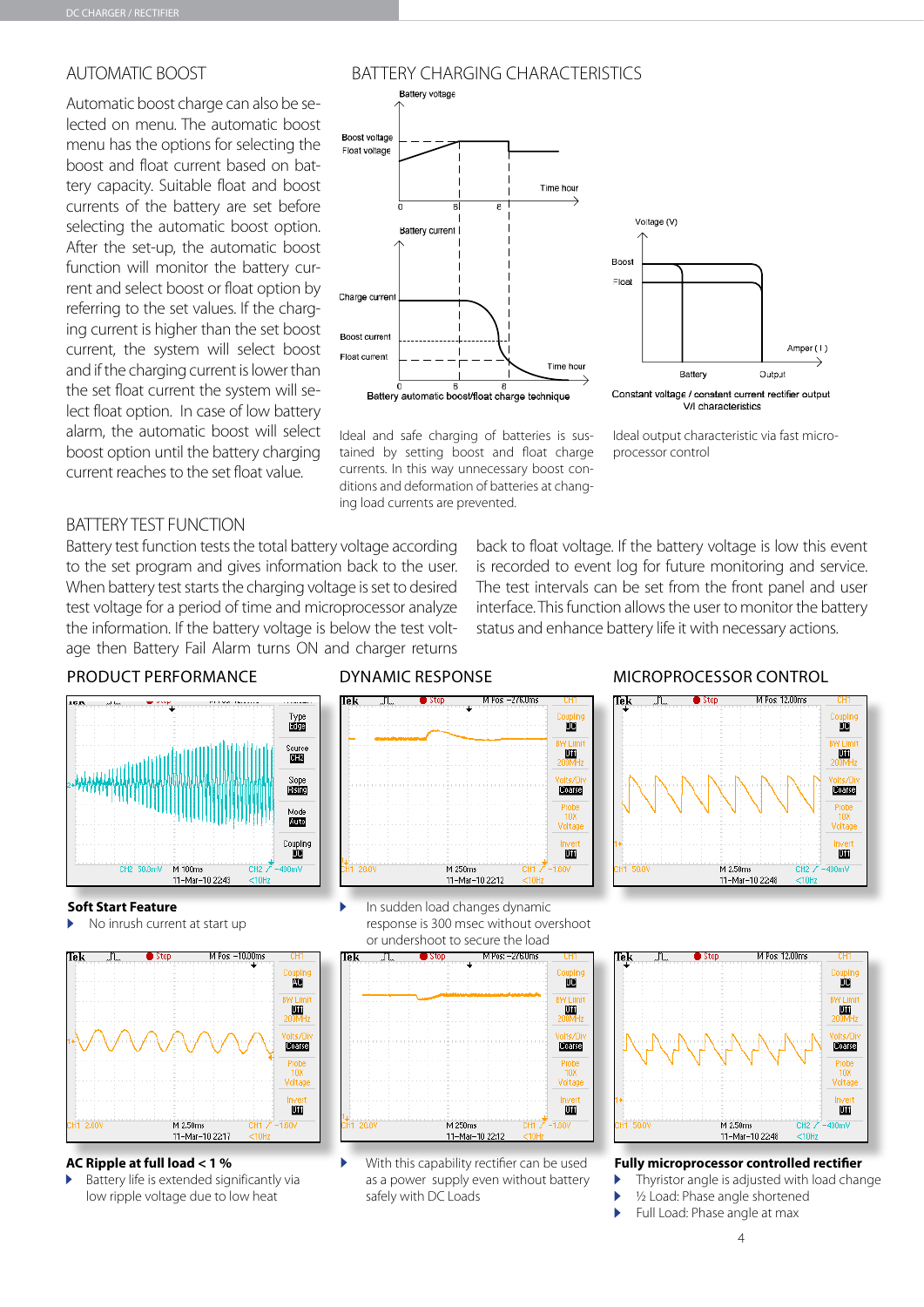



#### REMOTE MONITORING

On both LCD panel and communication interface, all key parameters can be set and real time base events and failures can be tracked. In parallel operation multiple rectifiers can be controlled by the help of same communication interface. The communication is executed via RS232 / RS485 port or Modbus protocols.

Rectifier Front Panel Screenshot



| <b>RECTIFIER</b>     |
|----------------------|
| <b>COMMUNICATION</b> |
| <b>INTERFACE</b>     |
|                      |

| <b>MONITORRING</b>        |       |               | <b>EVENT HISTORY</b>  |                                   |                               |                            |              |                                |             |
|---------------------------|-------|---------------|-----------------------|-----------------------------------|-------------------------------|----------------------------|--------------|--------------------------------|-------------|
| Battery Voltage           | 132.4 |               | LOAD MCB ON 0         | 1/1 12/0<br>BAT MCB ON 0 1/1 12/0 |                               |                            | 츼            |                                |             |
| <b>Battery Current</b>    | 0.0   |               |                       | LINE MCB ON 0 1/1 12/0            |                               |                            |              |                                |             |
| Load Voltage              | 128.6 |               |                       |                                   |                               |                            |              |                                |             |
| <b>Load Current</b>       | D.0   |               |                       |                                   |                               |                            |              | CLEAR HISTORY                  |             |
| Line voltage L12          | 403.7 |               |                       |                                   |                               |                            |              |                                |             |
| Line voltage L13          | 398.1 |               |                       |                                   |                               |                            | 킈            | READ COMPLETE HISTORY          |             |
| Line voltage L23          | 404.3 |               | <b>SET PARAMETERS</b> |                                   |                               |                            |              |                                |             |
| <b>LIVE FRO</b>           | 501   |               | <b>FLOAT VALL</b>     | 133.0                             |                               |                            | \$45K        | <b>ALARM RELAYS</b>            |             |
|                           |       |               | BDOST VAH             | 142.0                             |                               |                            | SIVE         | <b>OVER TEHPERATURE</b>        |             |
| FLOAT Vdc                 | 133.0 |               | <b>RECT lower</b>     | 60.0                              |                               |                            | SAVE         |                                |             |
| <b>BOOST Vdc</b>          | 142.0 |               | <b>BAT Imax</b>       | 100                               |                               |                            | SAVE         | RECTIFIER OVER                 |             |
| <b>RECT Imax</b>          | 60 0  |               | BAT TEST              |                                   | (1) AUTO 24 EVER 3-00 NOV1    |                            | SIVE         | <b>RECTIFIER UNDER</b>         |             |
| BAT Imax                  | 10.0  |               | BAT TEST THE          | 24.0                              | <b>HOUR</b>                   |                            | SAVE         | <b>LOW BATTERY</b>             |             |
| BAT TEST                  |       |               | BOOST                 |                                   | EVON, 004 RIVING 0T0441       |                            | taw          |                                |             |
| BAT TEST TIME             | 24.0  | <b>HOUR</b>   | <b>BOOST TIME</b>     | 89-0.0                            | HOUR                          |                            | SAVE         | <b>LINE FAILURE</b>            |             |
| BOOST                     |       |               | <b>IFLOAT</b>         | Īта                               |                               |                            | SAVE         | <b>LINE MCB</b>                |             |
| <b>BOOST TIME</b>         | 80-00 | HOUR          | 180051                | 86.0                              |                               |                            | SIME         |                                |             |
| <b>IFLOAT</b>             | 3.0   |               | LOW BATTERY           | 105.0                             |                               |                            | <b>SilvE</b> | BATTERYMCB                     |             |
| <b>IBOOST</b>             | 百页    |               | <b>VOLTAGE</b>        |                                   |                               |                            |              | <b>LOAD MCB</b>                |             |
| LOW BAT V                 | 105.0 |               | DATE                  |                                   |                               |                            | sive         |                                |             |
| DATE                      | 1.118 |               | TME:                  |                                   |                               |                            |              |                                |             |
| TIME                      | 17.0  |               | <b>COM PORT</b>       |                                   |                               |                            |              |                                |             |
|                           |       |               | COM3<br>회             |                                   | <b>ISANTA ANGELES ANGELES</b> | <b>ISANT PERSONALISMEN</b> |              | <b>FLEST FLER</b><br>Accords 1 | <b>LIKE</b> |
| RECTIFIER NO              | т     |               |                       |                                   |                               |                            |              |                                |             |
| <b>Exapt De Li Depart</b> |       | <b>Carena</b> |                       | <b>W</b> Forest                   |                               |                            |              | 目の色少な IND                      |             |

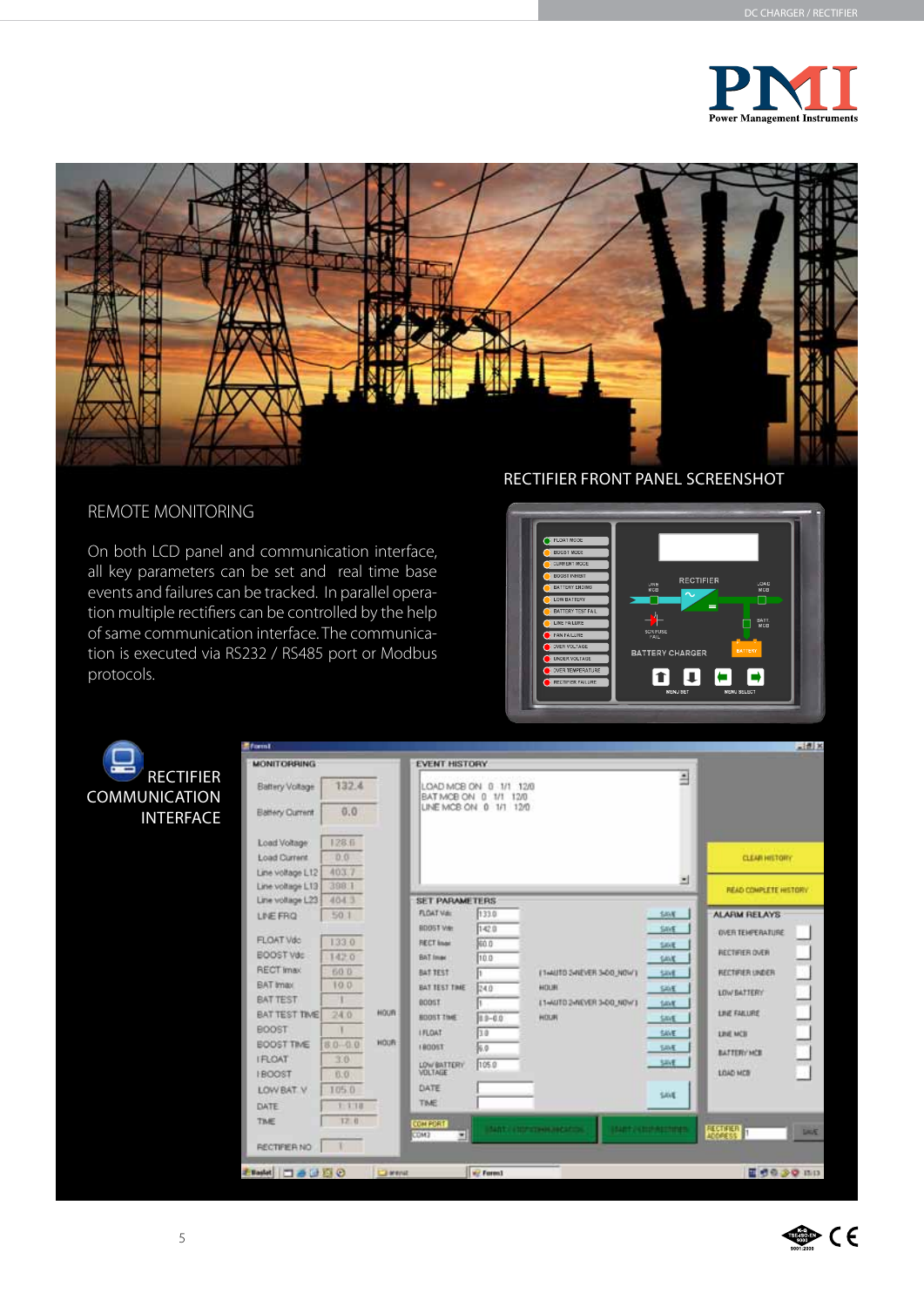| <b>GENERAL</b>                              |                                                                                                                                                                          |                                                               |  |  |  |
|---------------------------------------------|--------------------------------------------------------------------------------------------------------------------------------------------------------------------------|---------------------------------------------------------------|--|--|--|
| Model                                       | Monophase Input                                                                                                                                                          | Threephase Input                                              |  |  |  |
| Topology                                    | 6 Pulse Thyristor controlled AC/DC Rectifier with input isolation transformer<br>Optional 12 Pulse Thyristor controlled AC/DC Rectifier with input isolation transformer |                                                               |  |  |  |
| <b>INPUT</b>                                |                                                                                                                                                                          |                                                               |  |  |  |
| Nominal Voltage                             | 110 VAC / 115 VAC / 208 VAC / 220 VAC /<br>230 VAC / 240 VAC ±15%                                                                                                        | 190 VAC / 200 VAC / 380 VAC / 400 VAC / 415 /<br>480 VAC ±15% |  |  |  |
| Nominal Frequency                           | 50/60 Hz ±5%                                                                                                                                                             |                                                               |  |  |  |
| Power Factor                                | >0.8 Inductive (>0.9 with 12 Pulse Rectifier)                                                                                                                            |                                                               |  |  |  |
| Transformer                                 | Galvanically isolated                                                                                                                                                    |                                                               |  |  |  |
| <b>ITHD</b>                                 | <30% (standard); <10% (with 12 Pulse Rectifier)                                                                                                                          |                                                               |  |  |  |
| Input Protection                            | Thermic-Magnetic Over Current Protection, Over Voltage Protection, Phase Sequence<br>Free Operation (3 Phase), Soft Start                                                |                                                               |  |  |  |
| <b>OUTPUT</b>                               |                                                                                                                                                                          |                                                               |  |  |  |
| Floating Output Voltage                     | 12/24 VDC±1% / 48 VDC±1% / 110 VDC±1% / 220 VDC ±1%                                                                                                                      |                                                               |  |  |  |
| Output Voltage Adjust-<br>ment              | 12/24VDC output: 10VDC to 30VDC, 48VDC output: 48VDC to 60VDC, 110VDC output:<br>110VDC to 160VDC, 220VDC output: 220VDC to 300VDC                                       |                                                               |  |  |  |
| Output Current Adjust-<br>ment              | 0-100% of Nominal Output Current                                                                                                                                         |                                                               |  |  |  |
| <b>Battery Charge Current</b><br>Adjustment | 0-100% of Nominal Output Current                                                                                                                                         |                                                               |  |  |  |
| <b>Boost Charge Voltage</b>                 | 100% to 120% of Floating Output Voltage                                                                                                                                  |                                                               |  |  |  |
| Boost voltage (V/C)                         | 2,4 lead acid battery 1,60 NiCd Battery                                                                                                                                  |                                                               |  |  |  |
| Float voltage (V/C)                         | 2,23 lead acid battery 1,40 NiCd battery                                                                                                                                 |                                                               |  |  |  |
| Nominal Output Current                      | Available upto 1200 Amp (12 Pulse over 400 Amp)                                                                                                                          |                                                               |  |  |  |
| Maximum Output Cur-<br>rent                 | 100% of nominal output current                                                                                                                                           |                                                               |  |  |  |
| Output Ripple                               | 1% RMS AC of Output Voltage                                                                                                                                              |                                                               |  |  |  |
| Dynamic Response (w/<br>out battery group)  | ±5% of Output Voltage (25% load change at 50% load)                                                                                                                      |                                                               |  |  |  |
| Dynamic Response (with<br>battery group)    | ±2% of Output Voltage (100% load change)                                                                                                                                 |                                                               |  |  |  |
| Battery Charging Prin-<br>ciple             | Constant Current/ Constant Voltage                                                                                                                                       |                                                               |  |  |  |
| <b>Output Protection</b>                    | Short Circuit Protection, Over Voltage Protection, Reverse Voltage Protection<br>Short Circuit, Overvoltage protection, MCB and Phase Sequence Protection                |                                                               |  |  |  |
| <b>Battery Protection</b>                   | L-C filters, Overcurrent Electronic protection, Over Voltage Protection and Thermic Fuse                                                                                 |                                                               |  |  |  |
| <b>GENERAL</b>                              |                                                                                                                                                                          |                                                               |  |  |  |
| <b>Boost Timer</b>                          | 0 - 99.9 hours adjustable                                                                                                                                                |                                                               |  |  |  |
| Cooling                                     | Forced fans with smart fan controlling system                                                                                                                            |                                                               |  |  |  |
| <b>Isolation Voltage</b>                    | 2500VAC input/chassis and output/chassis                                                                                                                                 |                                                               |  |  |  |
| Efficiency at full load                     | $>92\%$<br>$>90\%$                                                                                                                                                       |                                                               |  |  |  |
| <b>MTBF</b>                                 | 100,000 Hrs. (w/out battery group)                                                                                                                                       |                                                               |  |  |  |
| Operating Temperature                       | $-10/ + 40$ °C                                                                                                                                                           |                                                               |  |  |  |
| Protection Level                            | IP20 (Standard); IP54 (Optional)                                                                                                                                         |                                                               |  |  |  |
| <b>Enclosure Material</b>                   | Mild Steel, Zinc-phosphate coated; 100 µm electrostatic paint; 1.5 mm thickness                                                                                          |                                                               |  |  |  |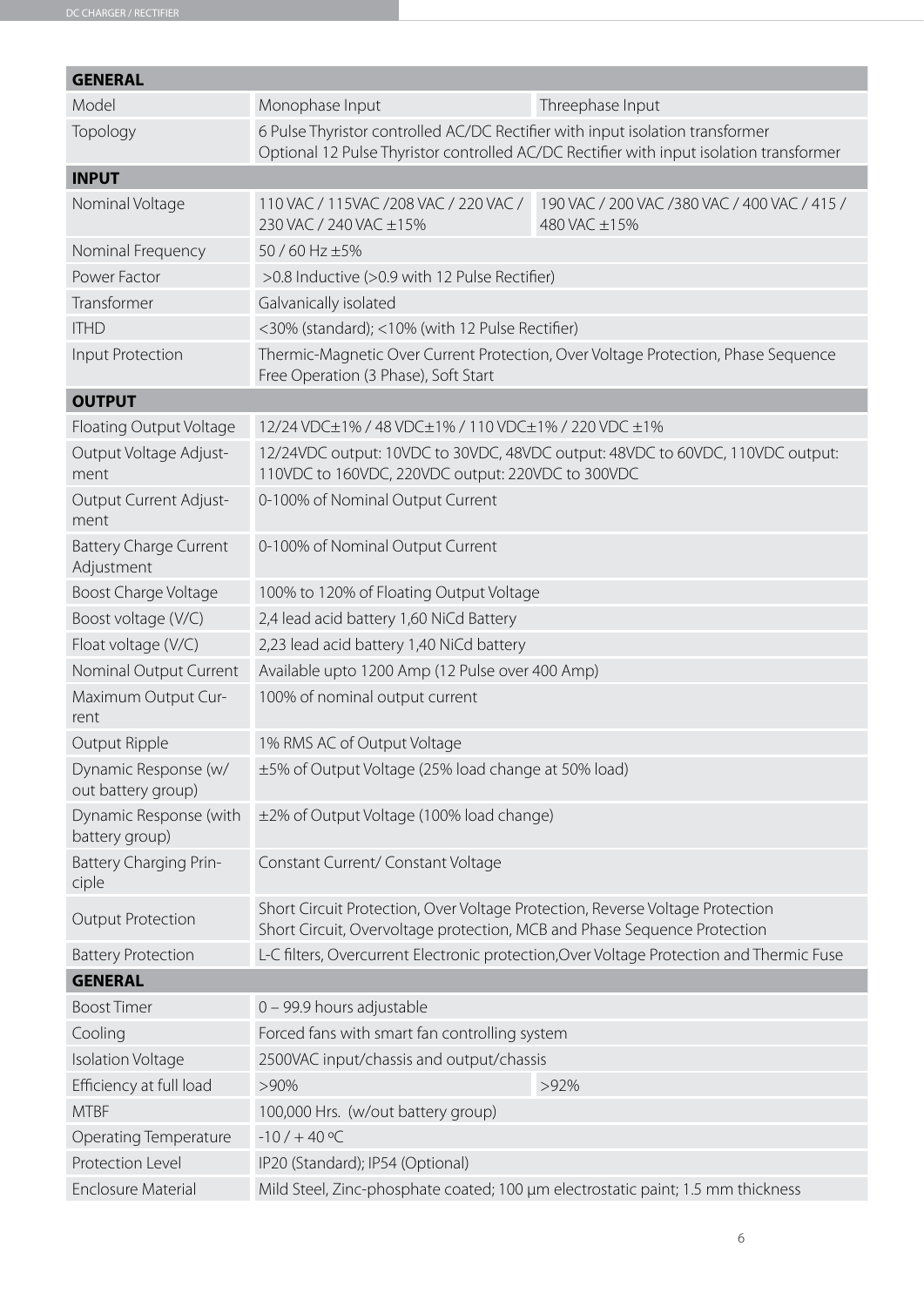

| Cable Entry                            | Front Botttom                                                                                                                                                                                                                                                                                                                         |
|----------------------------------------|---------------------------------------------------------------------------------------------------------------------------------------------------------------------------------------------------------------------------------------------------------------------------------------------------------------------------------------|
| <b>Access to Batteries</b>             | Batteries and rectifier in the same cabinet with front access (optional)                                                                                                                                                                                                                                                              |
| Relative Humidity                      | 5% to 90% non condensing                                                                                                                                                                                                                                                                                                              |
| Circuit Breakers                       | Thermic - magnetic circuit breakers for Input, Battery and Load<br>(up to 100A)                                                                                                                                                                                                                                                       |
| Silicon Dropper                        | Available on request (For load output)                                                                                                                                                                                                                                                                                                |
| <b>Reset Button</b>                    | Used for re-operation in case of failure of the system. (Without disconnecting the load<br>from battery group)                                                                                                                                                                                                                        |
| Boost inhibit                          | Interlock application inhibits one of the rectifiers for boost operation in parallel redun-<br>dant mode                                                                                                                                                                                                                              |
| <b>DISPLAY PANEL</b>                   |                                                                                                                                                                                                                                                                                                                                       |
| Front Panel Measured<br>Values         | LCD Display for Load Output Voltage / Current, Battery Output Voltage / Current and<br>Line Voltage / Line Current / Frequency                                                                                                                                                                                                        |
| <b>Front Panel Indicators</b>          | Float mode, Boost mode, Current mode, Boost inhibit, Battery ending, Low battery, Bat-<br>tery test failure, Line failure, Fan failure, Over voltage, Under voltage, Over temperature,<br>Rectifier failure, SCR fuse failure (LED indication), Line MCB (LED indication), Load MCB<br>(LED indication), Battery MCB (LED indication) |
| Front Panel Set Menu                   | Boost charge voltage, Float charge voltage, Low battery voltage, Battery test, Charger<br>output current, Battery charge current, Battery automatic boost current and float current,<br>Auto & Manual boost selection, Manual boost time, LED test and On - OFF.                                                                      |
| Event History                          | Last 250 events recorded and displayed on front panel and on PC via RS 485                                                                                                                                                                                                                                                            |
| Time and Date                          | Adjustable                                                                                                                                                                                                                                                                                                                            |
| <b>ALARM CONTACTS</b>                  |                                                                                                                                                                                                                                                                                                                                       |
| Charger Failure                        | Open or closed free contacts                                                                                                                                                                                                                                                                                                          |
| Low Battery                            | Open or closed free contacts                                                                                                                                                                                                                                                                                                          |
| Rectifier over voltage                 | Open or closed free contacts                                                                                                                                                                                                                                                                                                          |
| Over temperature                       | Open or closed free contacts                                                                                                                                                                                                                                                                                                          |
| Line Failure                           | Open or closed free contacts                                                                                                                                                                                                                                                                                                          |
| Load MCB                               | Open or closed free contacts                                                                                                                                                                                                                                                                                                          |
| <b>Battery MCB</b>                     | Open or closed free contacts                                                                                                                                                                                                                                                                                                          |
| Line MCB                               | Open or closed free contacts                                                                                                                                                                                                                                                                                                          |
| <b>ENVIRONMENT</b>                     |                                                                                                                                                                                                                                                                                                                                       |
| Operating Temperature                  | $-10/ +40 °C$                                                                                                                                                                                                                                                                                                                         |
| Relative Humidity                      | $5 - 90%$                                                                                                                                                                                                                                                                                                                             |
| Operating Altitude                     | Max. 2000 Mt.                                                                                                                                                                                                                                                                                                                         |
| Noise Level                            | Max. 60 db                                                                                                                                                                                                                                                                                                                            |
| <b>Electrical Standards</b>            | EN 50091-1 (Security) / EN 50091-2 (EMC)                                                                                                                                                                                                                                                                                              |
| <b>COMMUNICATION &amp; PARALLELING</b> |                                                                                                                                                                                                                                                                                                                                       |
| Communication                          | RS 232 / RS 485 - Timer Setting, Boost Voltage Setting, Float Voltage Setting, Output cur-<br>rent setting, battery current setting, automatic boost setting and Reset buttons.                                                                                                                                                       |
| Paralleling                            | N+1 Parallel Redundant (No need for extra kit for paralleling)                                                                                                                                                                                                                                                                        |